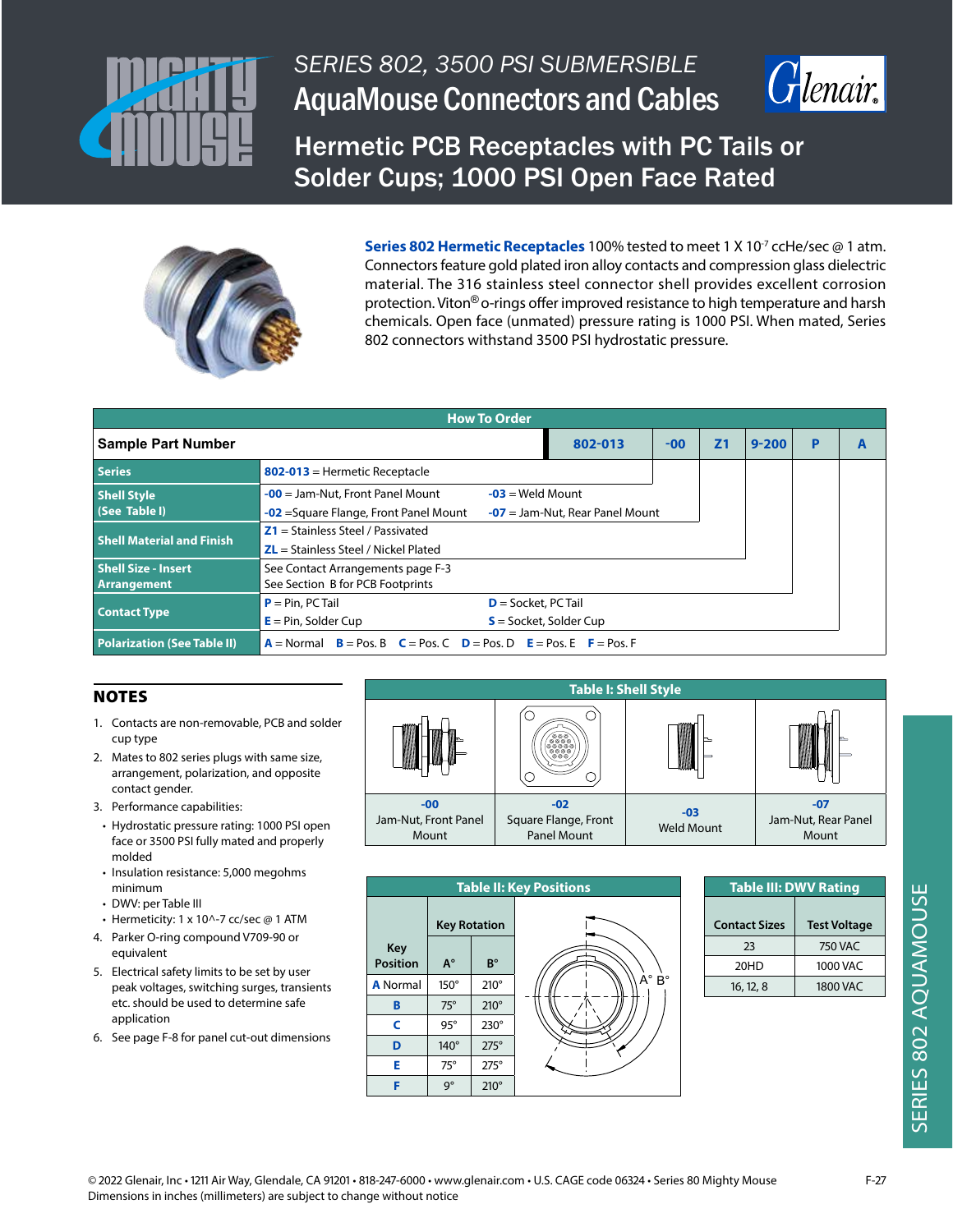



Hermetic PCB Receptacles, 1000 PSI Open Face Rated with PC Tails or Solder Cups

# HERMETIC JAM-NUT, FRONT PANEL MOUNT RECEPTACLE - SHELL STYLE 00



DIRECTION OF PRESSURE

| <b>Dimensions</b>           |              |               |                              |                     |                          |               |               |  |  |
|-----------------------------|--------------|---------------|------------------------------|---------------------|--------------------------|---------------|---------------|--|--|
| <b>Shell</b><br><b>Size</b> | Ø A Max.     | <b>B</b> Flat | $\epsilon$<br><b>Threads</b> | D<br><b>Threads</b> | ØE<br>Tail Dia.          | F Flat        | G Hex         |  |  |
|                             |              |               |                              |                     |                          |               |               |  |  |
| 5                           | .72(18.29)   | .625(15.88)   | .4375-28 UNEF-2A             | .312-28 UN-2A       | #23                      | .281(7.14)    | .500(12.70)   |  |  |
| 6                           | .78 (19.81)  | .750 (19.05)  | .5625-20 UN-2A               | .438-28 UN-2A       | .018/.022                | .406 (10.31)  | .625(15.88)   |  |  |
| $\overline{7}$              | .91(23.11)   | .812(20.62)   | .6250-20 UN-2A               | .500-32 UN-2A       | (0.46/0.56)              | .469(11.91)   | .688(17.48)   |  |  |
| 8                           | .96(24.38)   | .875 (22.23)  | .6875-20 UN-2A               | .562-28 UN-2A       | #20<br>.024/028          | .531 (13.49)  | .750 (19.05)  |  |  |
| 9                           | 1.03(26.16)  | .937(23.80)   | .7500-20 UNEF-2A             | .625-20 UN-2A       | (0.61/0.71)              | .594 (15.09)  | .812(20.62)   |  |  |
| 10                          | 1.09(27.69)  | 1.000 (25.40) | .8125-20 UNEF-2A             | .687-28 UN-2A       | #16                      | .656 (16.66)  | .875 (22.23)  |  |  |
| 12                          | 1.16(29.46)  | 1.062(26.97)  | .8750-20 UNEF-2A             | .750-28 UN-2A       | .060/.064<br>(1.52/1.63) | .719(18.26)   | .938(23.83)   |  |  |
| 14                          | 1.34 (34.04) | 1.250 (31.75) | 1.0625-20 UN-2A              | .938-28 UN-2A       | #12                      | .893(22.68)   | 1.125 (28.58) |  |  |
| 15                          | 1.41(35.81)  | 1.312 (33.32) | 1.1250-20 UN-2A              | 1.000-28 UN-2A      | .092/.096                | .955(24.26)   | 1.188 (30.18) |  |  |
| 21                          | 1.70 (43.18) | 1.562 (39.67) | 1.4375-20 UN-2A              | 1.312-28 UN-2A      | (2.34/2.44)              | 1.257 (31.93) | 1.500 (38.10) |  |  |

\* Tolerance applies to shell sizes 5 thru 15

#### Material/finish

- Shell, receptacle, jam-nut: SST / See How to Order table
- Insulator, hermetic: full glass
- Insulator, socket: high grade rigid dielectric
- Interfacial seal: fluorosilicone
- Contact hermetic: alloy 52 / gold plate
- Contact: copper alloy / gold plate per ASTM B 488, Type II Class 1.25,
- over a suitable underplate
- O-ring: Viton 90 shore / N.A.
- Potting: epoxy, except weld mount (03) style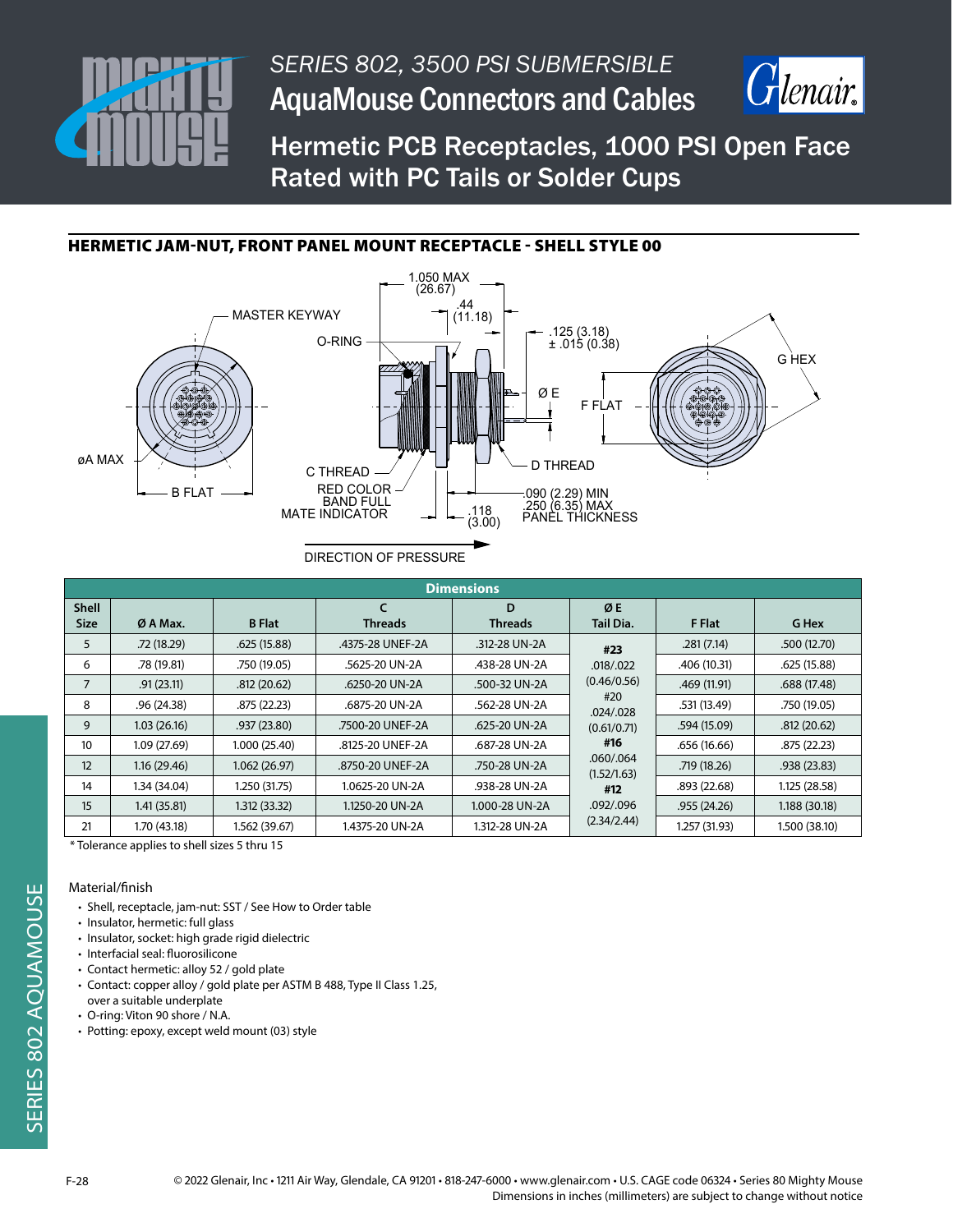



Hermetic PCB Receptacles, 1000 PSI Open Face Rated with PC Tails or Solder Cups

# HERMETIC JAM-NUT, REAR PANEL MOUNT RECEPTACLE - SHELL STYLE 07



DIRECTION OF PRESSURE

| <b>Dimensions</b>           |                  |                                |                                |                     |                              |  |
|-----------------------------|------------------|--------------------------------|--------------------------------|---------------------|------------------------------|--|
| <b>Shell</b><br><b>Size</b> | A Max.           | <b>B</b> Flat                  | $\mathsf{C}$<br><b>Threads</b> | D<br><b>Threads</b> | ØE<br><b>Tail Dia.</b>       |  |
| 5                           | .885<br>(22.48)  | .469 (11.91)<br>.463 (11.76)   | .438-28 UNEF                   | .500-32 UN-2A       |                              |  |
| 6                           | 1.010<br>(25.65) | .594 (15.09)<br>.588 (14.94)   | .562-20 UN                     | .625-20 UN-2A       |                              |  |
| $\overline{7}$              | 1.072<br>(27.23) | .656 (16.66)<br>.650(16.51)    | .625-20 UN                     | .687-28 UN-2A       | #23                          |  |
| 8                           | 1.135<br>(28.83) | .729 (18.52)<br>.725 (18.42)   | .687-20 UN                     | .750-28 UN-2A       | .018/.022 (0.46/0.56)        |  |
| 9                           | 1.195<br>(30.35) | .781 (19.84)<br>.775 (19.68)   | .750-20 UNEF                   | .812-28 UN-2A       | #20<br>.024/.028 (0.61/0.71) |  |
| 10 <sup>°</sup>             | 1.260<br>(32.00) | .830 (21.08)<br>.824 (20.93)   | .812-20 UNEF                   | .875-28 UN-2A       | #16<br>.060/.064 (1.52/1.63) |  |
| 12                          | 1.322<br>(33.58) | .893 (22.68)<br>.887 (22.53)   | .875-20 UNEF                   | .938-28 UN-2A       | #12                          |  |
| 14                          | 1.510<br>(38.35) | 1.080 (27.43)<br>1.074 (27.28) | 1.062-20 UN                    | 1.125-28 UN-2A      | .092/.096 (2.34/2.44)        |  |
| 15                          | 1.572<br>(39.93) | 1.143 (29.03)<br>1.137 (28.88) | 1.125-20 UN                    | 1.188-28 UN-2A      |                              |  |
| 21                          | 1.940<br>(49.28) | 1.467 (37.26)<br>1.463 (37.16) | 1.4375-20 UN                   | 1.500-28 UN-2A      |                              |  |

#### Material/finish

- Shell, receptacle, jam-nut: SST / See How to Order table
- Insulator, hermetic: full glass
- Insulator, socket: high grade rigid dielectric
- Interfacial seal: fluorosilicone
- Contact hermetic: alloy 52 / gold plate
- Contact: copper alloy / gold plate per ASTM B 488, Type II Class 1.25, over a suitable underplate
- O-ring: Viton 90 shore / N.A.
- Potting: epoxy, except weld mount (03) style

© 2022 Glenair, Inc • 1211 Air Way, Glendale, CA 91201 • 818-247-6000 • www.glenair.com • U.S. CAGE code 06324 • Series 80 Mighty Mouse F-29 Dimensions in inches (millimeters) are subject to change without notice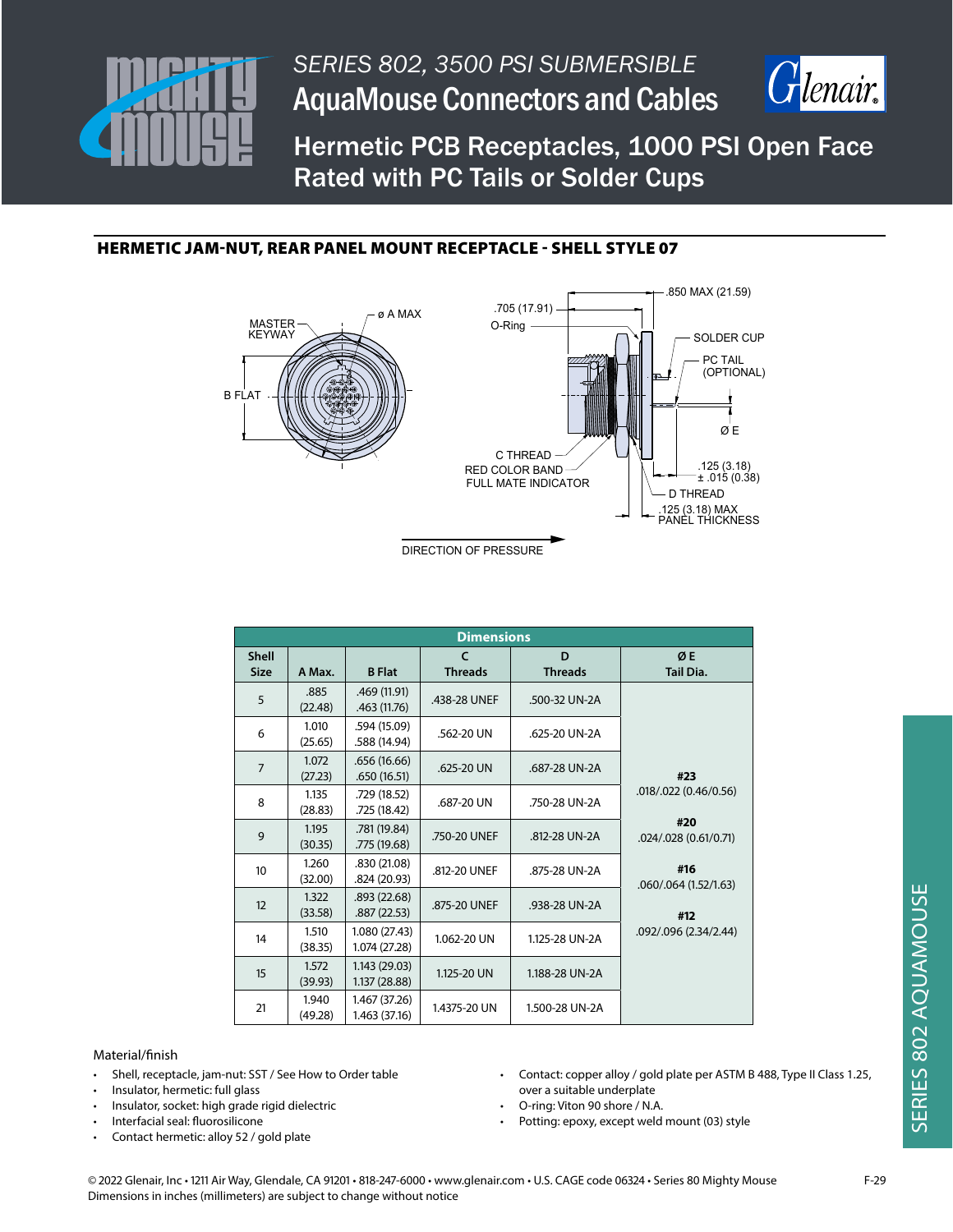



Hermetic PCB Receptacles, 1000 PSI Open Face Rated with PC Tails or Solder Cups

## HERMETIC WELD MOUNT RECEPTACLE - SHELL STYLE 03



DIRECTION OF PRESSURE

| <b>Dimensions</b>           |                                |                                |                                     |                              |  |  |  |
|-----------------------------|--------------------------------|--------------------------------|-------------------------------------|------------------------------|--|--|--|
| <b>Shell</b><br><b>Size</b> | ØA                             | ØB                             | $\epsilon$<br><b>Mating Threads</b> | ØE<br><b>Tail Dia.</b>       |  |  |  |
| 5                           | .790 (20.07)<br>.786 (19.96)   | .751 (19.08)<br>.739 (18.77)   | .438-28 UNEF                        |                              |  |  |  |
| 6                           | .914(23.22)<br>.910(23.11)     | .875 (22.23)<br>.863 (21.92)   | .562-20 UN                          |                              |  |  |  |
| $\overline{7}$              | .977(24.82)<br>.973 (24.71)    | .939(23.85)<br>.927(23.55)     | .625-20 UN                          | #23                          |  |  |  |
| 8                           | 1.040 (26.42)<br>1.036 (26.31) | 1.001(25.43)<br>.989 (25.12)   | .687-20 UN                          | .018/.022 (0.46/0.56)        |  |  |  |
| 9                           | 1.102 (27.99)<br>1.098 (27.89) | 1.063 (27.00)<br>1.051(26.70)  | .750-20 UNEF                        | #20<br>.024/.028 (0.61/0.71) |  |  |  |
| 10                          | 1.164(29.57)<br>1.160 (29.46)  | 1.125 (28.58)<br>1.113 (28.27) | .812-20 UNEF                        | #16<br>.060/.064 (1.52/1.63) |  |  |  |
| 12                          | 1.227(31.17)<br>1.223 (31.06)  | 1.188 (30.18)<br>1.176 (29.87) | .875-20 UNEF                        | #12                          |  |  |  |
| 14                          | 1.414 (35.92)<br>1.410 (35.81) | 1.375 (34.92)<br>1.363 (34.62) | 1.062-20 UN                         | .092/.096 (2.34/2.44)        |  |  |  |
| 15                          | 1.477 (37.52)<br>1.473 (37.41) | 1.438 (36.53)<br>1.426 (36.22) | 1.125-20 UN                         |                              |  |  |  |
| 21                          | 1.797 (45.64)<br>1.793 (45.54) | 1.750 (44.45)<br>1.744 (44.30) | 1.4375-20 UN                        |                              |  |  |  |

### Material/finish

- Shell, receptacle: SST / see How to Order table
- Insulator, hermetic: full glass
- Insulator, socket: high grade rigid dielectric
- Interfacial seal: fluorosilicone
- Contact hermetic: alloy 52 / gold plate
- Contact: copper alloy / gold plate per ASTM B 488, Type II Class 1.25, over a suitable underplate
- O-ring: Viton 90 shore / N.A.
- Potting: epoxy, except weld mount (03) style
- © 2022 Glenair, Inc 1211 Air Way, Glendale, CA 91201 818-247-6000 www.glenair.com U.S. CAGE code 06324 Series 80 Mighty Mouse Dimensions in inches (millimeters) are subject to change without notice